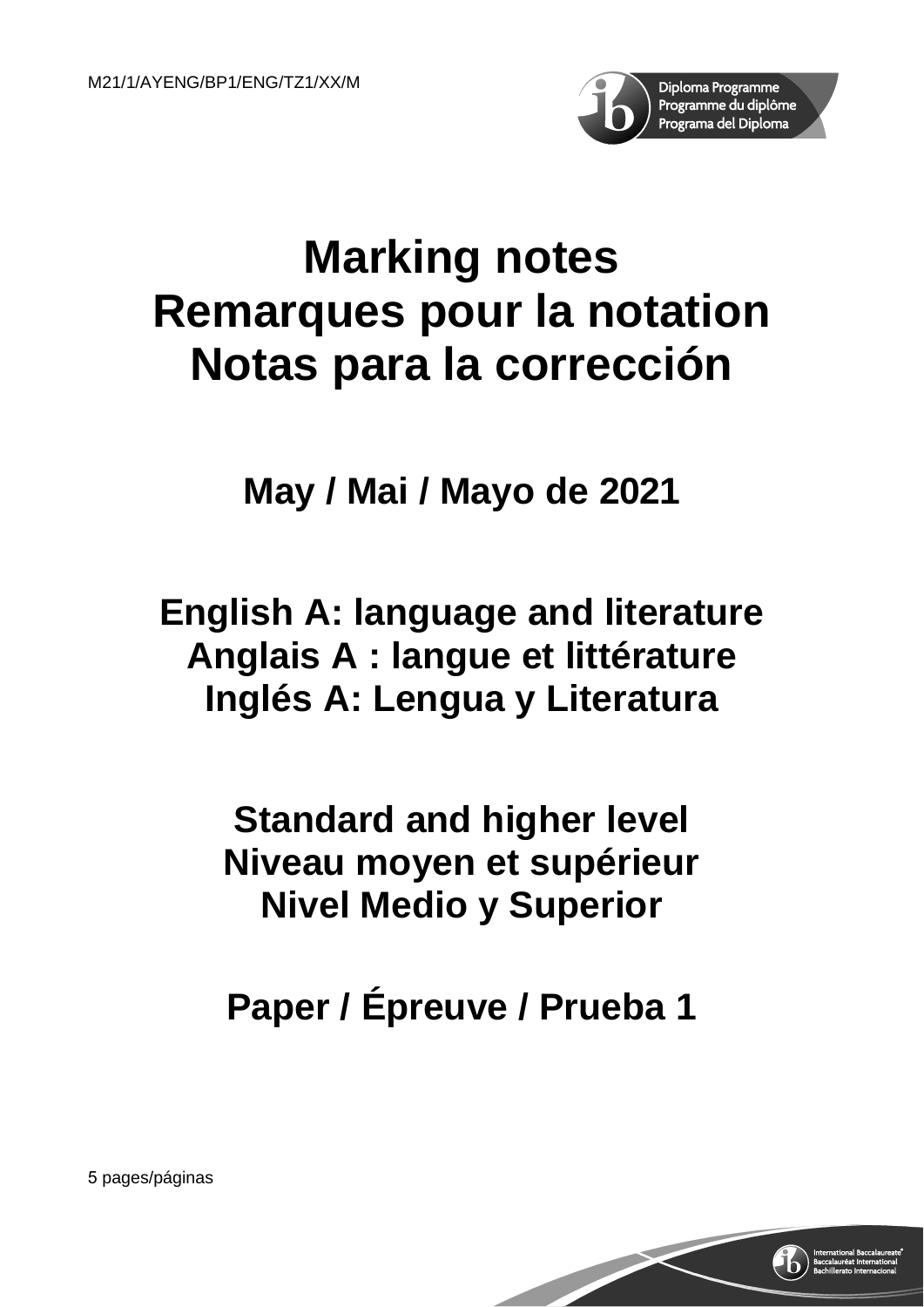© International Baccalaureate Organization 2021

All rights reserved. No part of this product may be reproduced in any form or by any electronic or mechanical means, including information storage and retrieval systems, without the prior written permission from the IB. Additionally, the license tied with this product prohibits use of any selected files or extracts from this product. Use by third parties, including but not limited to publishers, private teachers, tutoring or study services, preparatory schools, vendors operating curriculum mapping services or teacher resource digital platforms and app developers, whether fee-covered or not, is prohibited and is a criminal offense.

More information on how to request written permission in the form of a license can be obtained from https://ibo.org/become-an-ib-school/ib-publishing/licensing/applying-for-alicense/.

© Organisation du Baccalauréat International 2021

Tous droits réservés. Aucune partie de ce produit ne peut être reproduite sous quelque forme ni par quelque moyen que ce soit, électronique ou mécanique, y compris des systèmes de stockage et de récupération d'informations, sans l'autorisation écrite préalable de l'IB. De plus, la licence associée à ce produit interdit toute utilisation de tout fichier ou extrait sélectionné dans ce produit. L'utilisation par des tiers, y compris, sans toutefois s'y limiter, des éditeurs, des professeurs particuliers, des services de tutorat ou d'aide aux études, des établissements de préparation à l'enseignement supérieur, des fournisseurs de services de planification des programmes d'études, des gestionnaires de plateformes pédagogiques en ligne, et des développeurs d'applications, moyennant paiement ou non, est interdite et constitue une infraction pénale.

Pour plus d'informations sur la procédure à suivre pour obtenir une autorisation écrite sous la forme d'une licence, rendez-vous à l'adresse https://ibo.org/become-an-ib-school/ ib-publishing/licensing/applying-for-a-license/.

© Organización del Bachillerato Internacional, 2021

Todos los derechos reservados. No se podrá reproducir ninguna parte de este producto de ninguna forma ni por ningún medio electrónico o mecánico, incluidos los sistemas de almacenamiento y recuperación de información, sin la previa autorización por escrito del IB. Además, la licencia vinculada a este producto prohíbe el uso de todo archivo o fragmento seleccionado de este producto. El uso por parte de terceros —lo que incluye, a título enunciativo, editoriales, profesores particulares, servicios de apoyo académico o ayuda para el estudio, colegios preparatorios, desarrolladores de aplicaciones y entidades que presten servicios de planificación curricular u ofrezcan recursos para docentes mediante plataformas digitales—, ya sea incluido en tasas o no, está prohibido y constituye un delito.

En este enlace encontrará más información sobre cómo solicitar una autorización por escrito en forma de licencia: https://ibo.org/become-an-ib-school/ib-publishing/licensing/ applying-for-a-license/.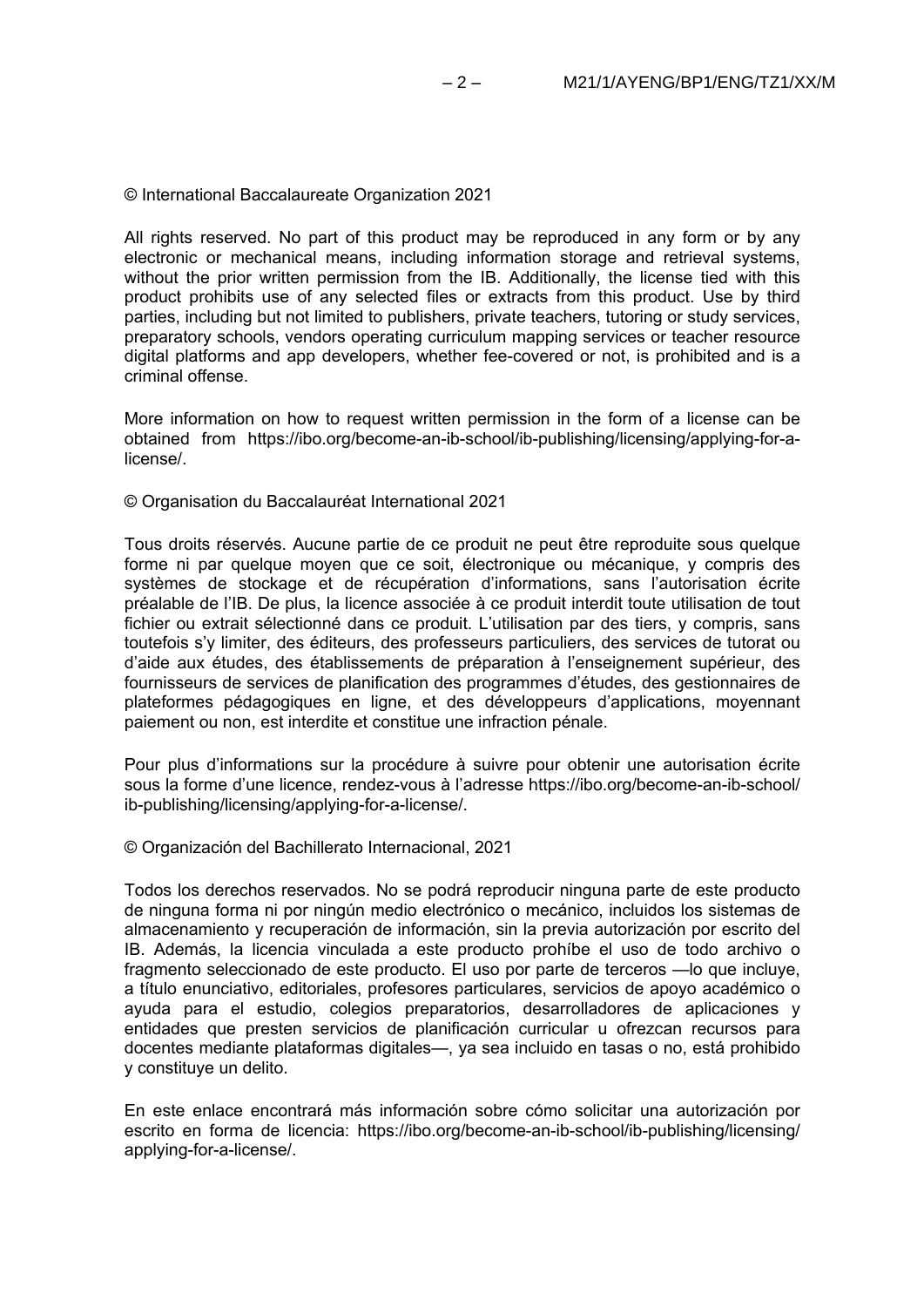## **General marking instructions**

These notes to examiners are intended only as guidelines to assist marking. They are not offered as an exhaustive and fixed set of features which all answers must include.

Answers which do not follow the approach suggested in the guiding question, but have provided an alternative formal or technical focus should be rewarded appropriately in line with the assessment criteria.

## **Instructions générales pour la notation**

Ces notes ne sont que simples lignes directrices pour aider les examinateurs lors de la notation. Elles ne peuvent en aucun cas être considérées comme un ensemble fixe et exhaustif de caractéristiques que les réponses doivent présenter.

Les réponses qui ne suivent pas l'approche suggérée dans la question d'orientation, mais qui ont adopté un autre angle technique ou formel doivent être récompensées de manière appropriée, conformément aux critères d'évaluation.

#### **Instrucciones generales para la corrección**

El objetivo de estas notas para los examinadores es servir de directrices a fin de ayudar en la corrección. No deben considerarse un conjunto fijo y exhaustivo de características que deban estar presentes en todas las respuestas.

Las respuestas que no sigan el enfoque recomendado en la pregunta de orientación, pero posean un enfoque alternativo, de carácter formal o técnico, también deberán ser valoradas de acuerdo con los criterios de evaluación.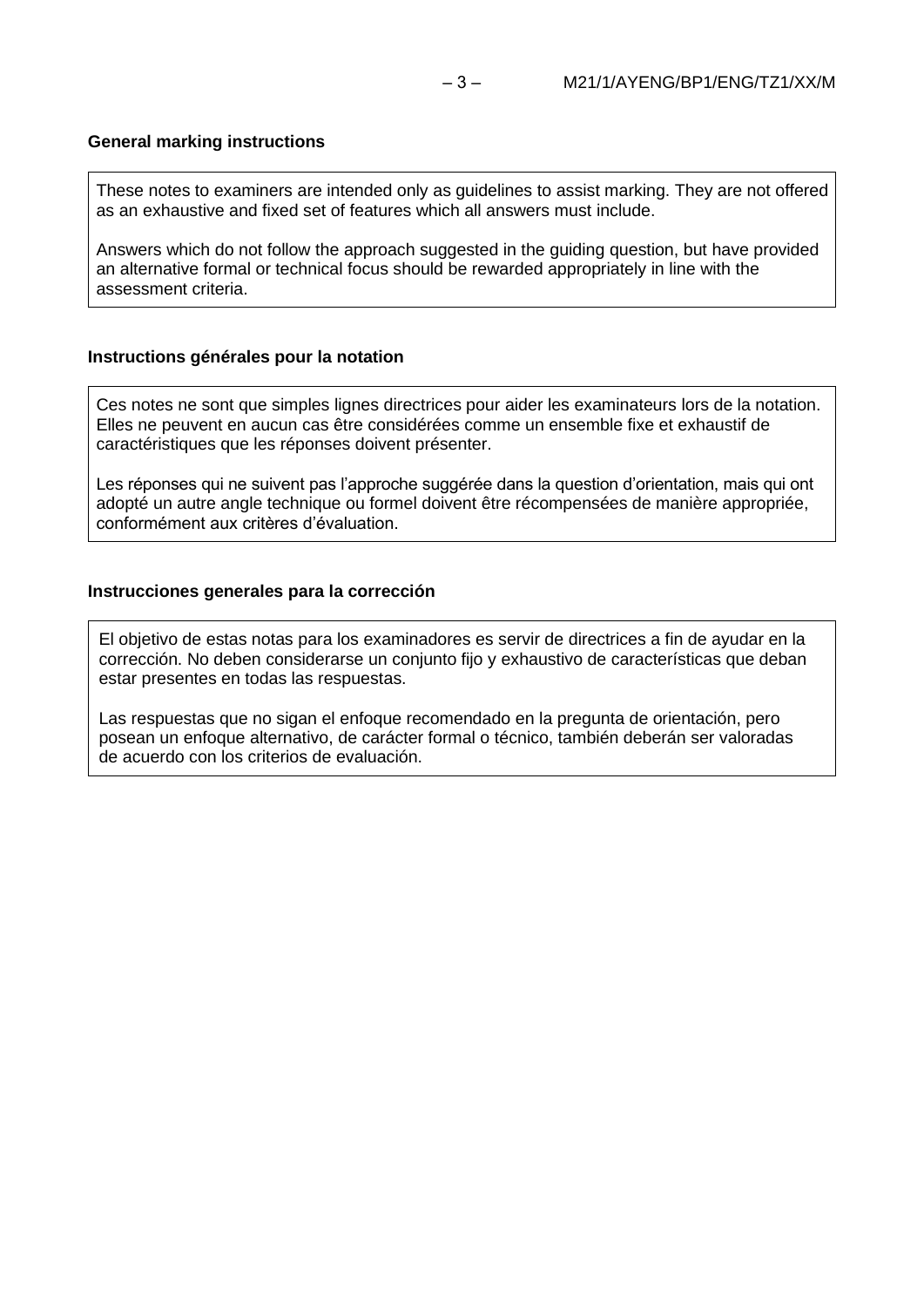**1.**

# **Text type**

#### article (essay)

## **Elements of the text significant for analysis**

- themes (identity, intersectionality, change, growing up)
- structure (chronological, circular structure, Freytag's plot pyramid, enticement of the reader, elements of memoir, short paragraphs, repetition  $=$  to mirror the author dipping her feet in the pool of memory—just enough to feel, but not so much as to drown)
- repetition ("My father prayed for twins. And we came." "The first thing to go...second thing to go…third to go")
- metaphor (physical travel metaphor for the sisters' emotional division)
- multi-faceted identity (gender, nationality, class, religion)
- culturally situated at the intersection of Nigeria/Gambia, England, and the United States ("Third Culture Kids (TCKs)")
- both individual and "twinned" identities
- religious upbringing vs secular/negotiated religious adult identity
- photograph image of Yoruba twins in museum juxtaposed with the author's contemporary experience of being a Yoruba twin
- tone: lively, confident, conversational, personal tone (e.g. "enamored of our own cuteness") shifts to removed, reserved, and grieved after Dami's visit to France (which is both a geographic and emotional transition that provokes a change in the twins' attitudes toward one another)
- irony as one sister draws closer to her individual identity, she draws away from her twinned identity
- title: paradoxical nature of the title, ambiguous but made clear by the end, how the title engages the reader
- Yoruba have highest twin rate in the world, and yet the author portrays her experience with her twin as unique and special
- use of pronouns (using "we" to mean "I" at the beginning of the text; the comparison of the "we" used at the beginning of the text to signify a lack of physical separation, and the new, matured sense of "we" at the end that allows for physical and ideological separation—from "twins" to "sisters")
- shifts in verb tense (using dramatic present tense when writing about the past)
- dialogue (Oh really? You're afraid you won't get your visa? Oh, Mum and Dad are worried about you going? Oh, they've relented. Oh, you're going? OK. Bye.) and use of no quotation marks
- use of Yoruba words ('Oluwadamilola,' or "God has made me rich," and 'Oluwatomilola,' or "God is my sufficiency") which are religious in nature
- change in word choice (starts out with celebratory word choice and concludes with harsher words such as "virulently," "vicious jabs," and "misdirected anger," which chronicle the author's emotional transition and journey of identity and self-discovery).